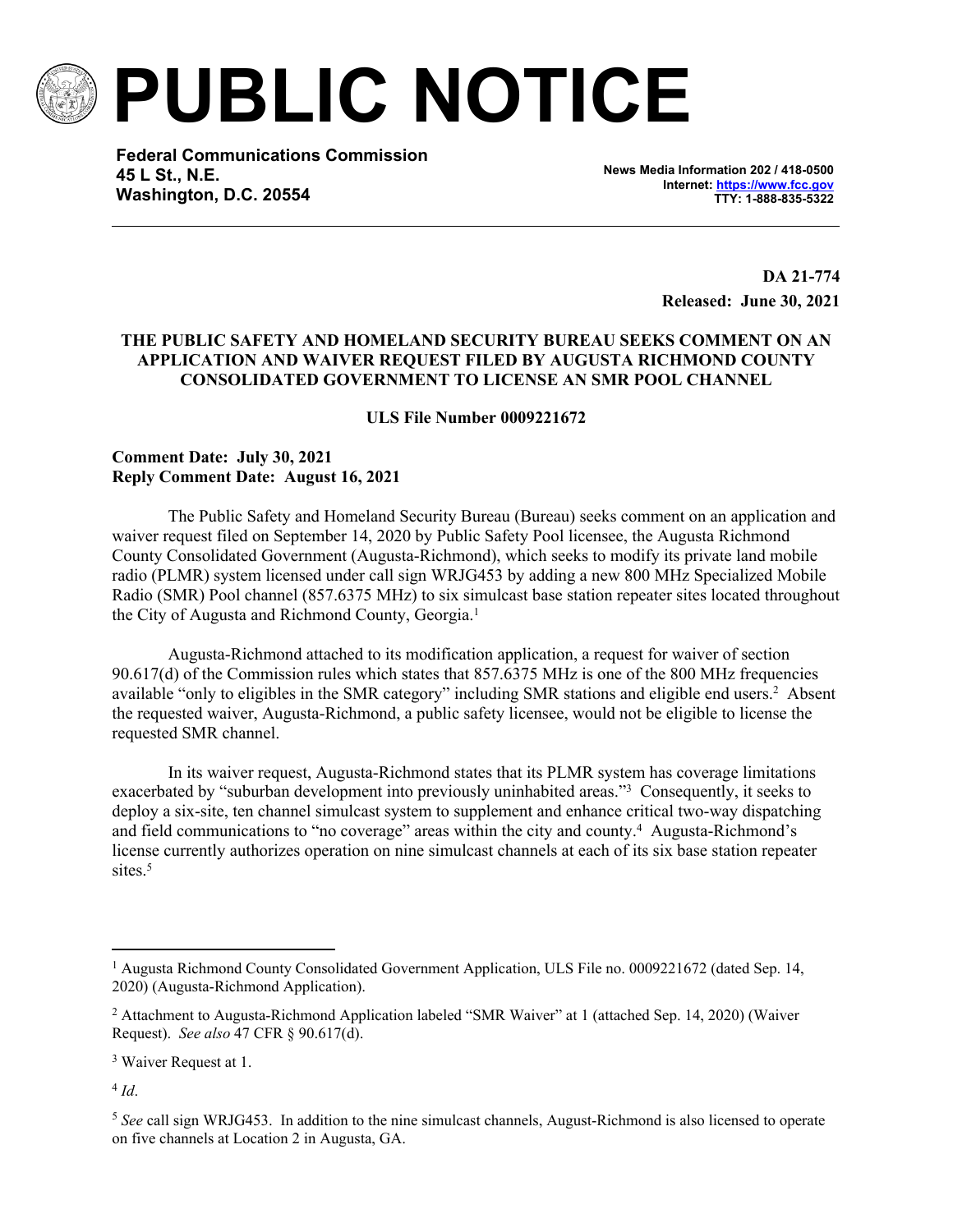In seeking to expand its simulcast system to 10 channels, Augusta-Richmond commissioned a frequency search by Commission-certified frequency coordinator, the Association of Public Safety Communications Officials, International (APCO). APCO determined that there are "no more public safety or vacated spectrum frequencies in this area available that will work at all six sites of August Richmond's six site simulcast system."<sup>6</sup> Therefore, APCO identified SMR frequency 857.6375 MHz as a candidate for Augusta-Richmond's tenth channel, confirmed its availability, and coordinated Augusta-Richmond's application.<sup>7</sup>

We seek comment on whether the Bureau should grant Augusta-Richmond a waiver of the eligibility requirements in section 90.617(d) so it can license SMR Pool channel 857.6375 MHz at each of the six repeater sites in its simulcast system and use the channel for public safety communications.<sup>8</sup> In particular, we seek comment from any party who would be affected by Augusta-Richmond's proposal to deploy SMR Pool frequency 857.6375 MHz as the tenth channel for its simulcast system.<sup>9</sup>

Interested parties may file comments on or before **July 30, 2021**. Parties may file replies on or before **August 16, 2021**.

## Instructions for Filing Comments

All comments and reply comments should reference the subject Augusta-Richmond Waiver Request and the DA number indicated on this *Public Notice*. Comments may be filed: (1) electronically by accessing the applicant's file number(s) in the Commission's Universal Licensing System (ULS),<sup>10</sup> or (2) by filing paper copies.

Electronic Filers: Pleadings may be submitted electronically as follows:

 Begin the process by using the following link to the ULS website [https://wireless2.fcc.gov/UlsEntry/pleadings/pleadingsType.jsp.](https://wireless2.fcc.gov/UlsEntry/pleadings/pleadingsType.jsp) The link will take you to the "*Pleading Information*" screen for "Non-docketed Pleadings" where you select "Reply" in the drop-down window for the type of pleading and then enter the pleadings filer information. Completion of the contact information is optional. Upon completion of this screen, please note the instructions for the filing: "*Pleadings must be dated and must include a signature, in this instance an electronic signature, and the address and phone number of the signing*  party."<sup>11</sup> Click on "CONTINUE."

8 Waiver Request at 1.

9 *Id*.

<sup>11</sup> *See* 47 CFR Part 1.

<sup>6</sup> Letter from Amanada Bredstrup, Senior Processor, APCO International to Federal Communications Commission at 1 (May 5, 2021) (attached to Augusta-Richmond Application on May 5, 2021) (APCO Coordination Statement).

<sup>7</sup> *Id*. APCO is certified to coordinate channels from the SMR Pool. *See Wireless Telecommunications Bureau Certifies Frequency Coordinators for the 800 MHz SMR Pool*, Public Notice, 20 FCC Rcd 5134 (WTB 2005). APCO did identify some available Business/Industrial/Land Transportation (B/ILT) Pool channels but none of these B/ILT Pool channels provide Augusta-Richmond with sufficient spectral separation to its currently licensed channels to work with Augusta-Richmond's combiners. *See* APCO Coordination Statement at 2. *See also* Letter from Tameka Allen, Chief Information Officer, Augusta, Georgia to Amanada Bredstrup, APCO International (May 5, 2021) (attached to Augusta-Richmond Application on May 5, 2021) (indicating that Augusta-Richmond's combiners require a minimum frequency separation of 150 kHz between channels).

<sup>10</sup> *Wireless Telecommunications Bureau Enhances the Commission's Universal Licensing System to Implement Electronic Filing for Pleadings*, Public Notice*,* 21 FCC Rcd 424 (WTB 2006). *See*  http://hraunfoss.fcc.gov/edocs\_public/attachmatch/DA-06-125A1.pdf.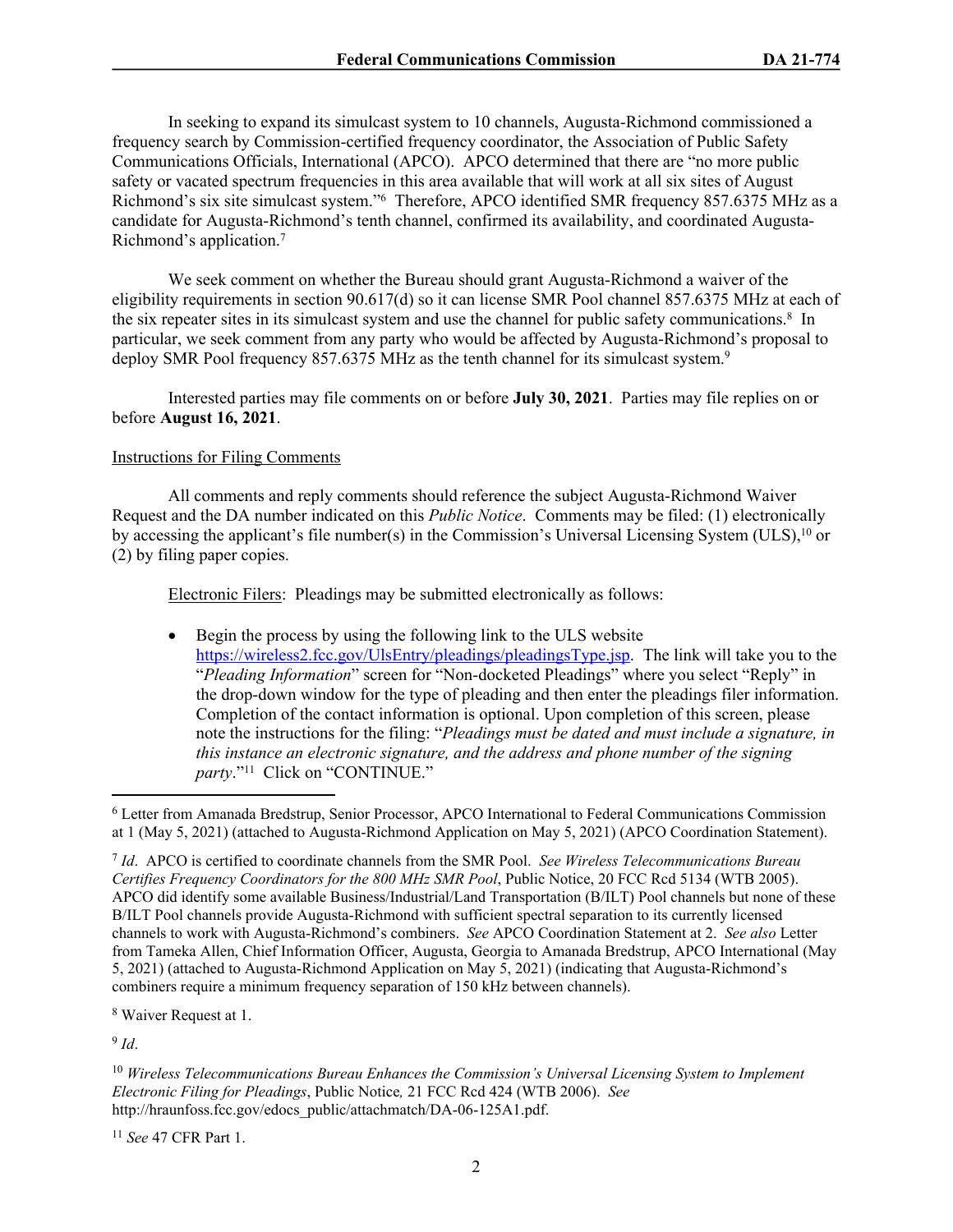- The second step is to complete the *File Numbers/Call Signs* screen. Click if the pleading pertains to a File Number or Call Sign and enter the File Number or Call Sign. Please note that you must enter a File Number or Call Sign to continue. If the pleading pertains to multiple applications or licenses, you must enter each File Number or Call Sign as appropriate. After clicking the "SUBMIT" button, the screen will update to show all the File Numbers/Call Signs associated with the pleading. At this time, you may delete selected File Numbers/Call Signs from the page before continuing.
- The third step is to complete the *Attach File* screen to attach the pleading document. Use the drop down box to select Pleading or Confidential Pleading. The "BROWSE" button opens a file upload window where you will locate and select your pleading file. The Description field allows you to enter a brief description for the pleading. Click the "ADD ATTACHMENT" button to upload your pleading. You may submit up to thirty files for each pleading but each file must be smaller than 10 MB in size. You also can delete any selected file from the pleading.
- Finally, to complete your electronic pleading submission, click on the "SUBMIT" PLEADING" button and the *Confirmation* screen will be displayed. The *Confirmation* screen will display your Confirmation Number as well as your entered pleadings information. You may print this page for your records by selecting the Print Page link at the top of the page and have the option of submitting another pleading or returning to the ULS website by selecting a link at the bottom of the page.

The ULS Application Search results will display pleadings under the ADMIN tab when a comment or reply comment has been filed. Users can view the pleading by clicking on the link for the specific comment or reply comment in the Description field. The general public will not be able to view confidential pleadings.

For additional information or assistance on how to file a comment or reply comment or other relevant pleading, you may visit the Web at https://www.fcc.gov/available-support-services. You may also call the FCC ULS Customer Support Center at (877) 480-3201 and select option 2. For TTY, please call (717) 338-2824. Assistance from the FCC ULS Customer Support Center is available between the hours of 8 a.m. to 6:00 p.m. Eastern Time, Monday through Friday (except Federal holidays). To provide quality service and ensure security, all telephone calls to the FCC ULS Customer Support Center are recorded.

Paper Filers: Parties who choose to file by paper must submit an original and one copy of each filing.

- Filings can be sent by commercial overnight courier, or by first-class or overnight U.S. Postal Service mail. All filings must be addressed to the Commission's Secretary, Office of the Secretary, Federal Communications Commission.
	- o Commercial overnight mail (other than U.S. Postal Service Express Mail and Priority Mail) must be sent to 9050 Junction Drive, Annapolis Junction, MD 20701.
	- o U.S. Postal Service first-class, Express, and Priority mail must be addressed to 45 L Street NE, Washington, DC 20554
- Effective March 19, 2020, and until further notice, the Commission no longer accepts any hand or messenger delivered filings. This is a temporary measure taken to help